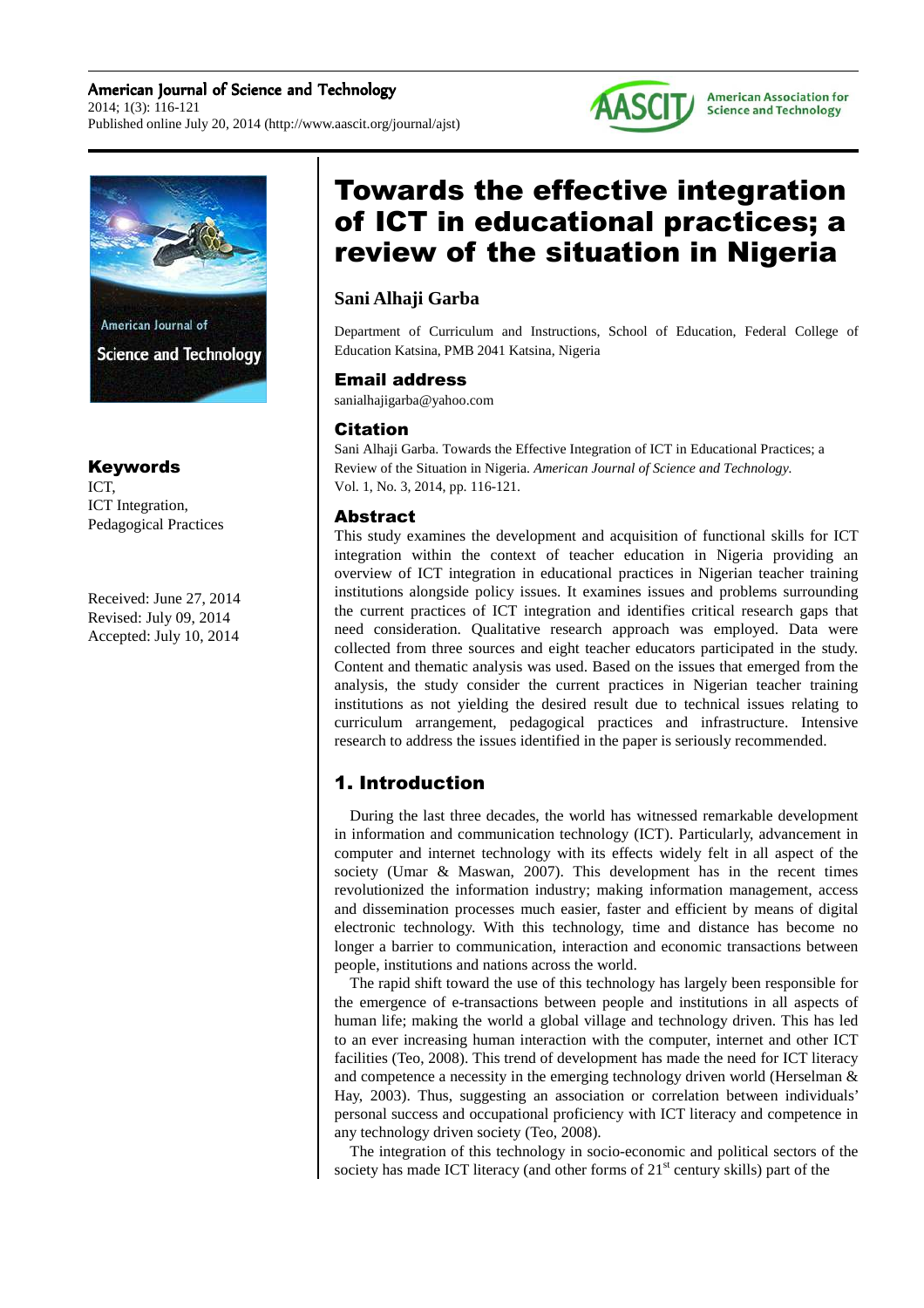current labour requirement (UNESCO Bangkok, 2003). With this development, the education industry needs to redirect educational practices towards assisting learners to become ICT literate and to acquire  $21<sup>st</sup>$  century skills; thus, presenting a new challenge that adds to the role of the education industry. For school teachers to cope with the emerging role of helping the learner to acquire the  $21<sup>st</sup>$ century skills needed; the teachers themselves needs to be ICT literate as well as competent and must learn to integrate their knowledge of technology and pedagogical skills in teaching their subject-subject content for  $21<sup>st</sup>$ century skills.

The implication of this development provides the rationale and a strong base for establishing the necessity of ICT integration in educational practices and pedagogy 'should the education industry strive to meet up with its responsibility of equipping the learner with what it takes to fit into the larger society—the  $21<sup>st</sup>$  century skills' (Okam, 2002). However, the success of ICT integration in any educational system is to a large extent dependent on its teachers for there is no education system that can rise above the quality of its teachers (NPE, 2004). For school teachers to effectively integrate ICT in their pedagogical practices, the pre-service teacher training program must be grounded to adequately prepare the teachers while on training for this emerging challenge.

The teacher is therefore a crucial factor in any educational system whose competence and efficiency has far reaching implications in the attainment of educational objectives and goals (Pelgrum, 2001). Thus, the level of ICT literacy and competence of the teacher is crucial in determining the success of ICT integration in schools (Rosnaini & Mohd. Arif, 2010). However, teachers' competence toward the use and application of ICT in their educational practices is dependent on teacher education and training on one hand; and, teacher educators on the other hand. Workshops and stand-alone courses on technology integration for in-service teachers may not be enough in ensuring effective use of technology in pedagogical practices (Mishra & Koehler, 2006).

However, ensuring effective technology integration in teacher education would require a careful planning and transformational changes in curriculum content and pedagogical practices (Hammond & Munfra, 2009) in addition to having access to ICT facilities. Even though technology integration in educational practices is much appreciated and considered a welcome development by most teacher educations (Baron & Goldman, 1994; Ong, 1999); it is yet to be fully integrated in teacher education curriculum and pedagogical practices in Nigeria (Onasanya, et. al., 2010). Most often, lack of a theoretical and conceptual framework for technology integration in education and pedagogy has always been advanced as a reason for the low level of technology integration in teacher education and pedagogy (Misrah & Koehler, 2006).2. Review of the Literature

#### 2.1. Policy Development on ICT Integration in the Nigeria's Education Sector

Considering the influence of information technology in all sectors of the society (Onasanya et al. 2010); the government in 2004 following this development came up with the policy for ICT integration in the nation's educational system at all levels of learning. This consideration was in recognition of:

- a. the prominent role of education as a 'viable instrument' for the attainment of national development (NPE, 1998);
- b. the training and development of Nigerian youths into becoming responsible citizens, capable of contributing meaningfully to the socio-economic, political and the overall wellbeing of the society as adults (Okam, 2002);
- c. The training and development of required manpower as desired by the society to man all sectors of the economy.

The government consideration for ICT integration in Nigerian educational practices is to empower and strengthen the competence of the education industry towards meeting up with these responsibilities (Yusuf, 2005). Particularly, that of producing ICT literate citizens that can effectively fit into the contemporary information age where information technology has become an integral part of the society (Nwachukwu, 2006).

In pursuit of this consideration Federal Ministry of Education in conjunction with the National Educational Resource Centre (NERC *hereafter*) working on government directives introduces 'computer science' as a core and compulsory subject in Nigerian primary and junior secondary schools. Computer labs were built and equipped in most of the federal schools across the nation through the Education Tax Fund (ETF *hereafter*) intervention program. Candidates with Nigeria Certificate in Education (NCE *hereafter*) and specialization in computer science were recruited to teach the subject in primary schools while university graduate with B Ed; B Sc. Ed and B Sc. (computer science) were recruited to teach the subject in junior secondary schools.

In Polytechnics, Colleges of Education and Nigerian Universities, 'introduction to basic computer knowledge' was introduced as a compulsory course unit for all students under general studies department. The course is meant to exposed students towards acquiring basic knowledge, skills and application of word processing; excel; access; and database management. Computer assisted instruction was introduced as a compulsory course unit in educational technology for all pre-service teachers in Nigerian Colleges of Education. Certificate in computer appreciation and application is made a compulsory requirement of promotion in addition to publication for all serving academic staff in Polytechnics, Colleges of Education and Universities; and a compulsory requirement for all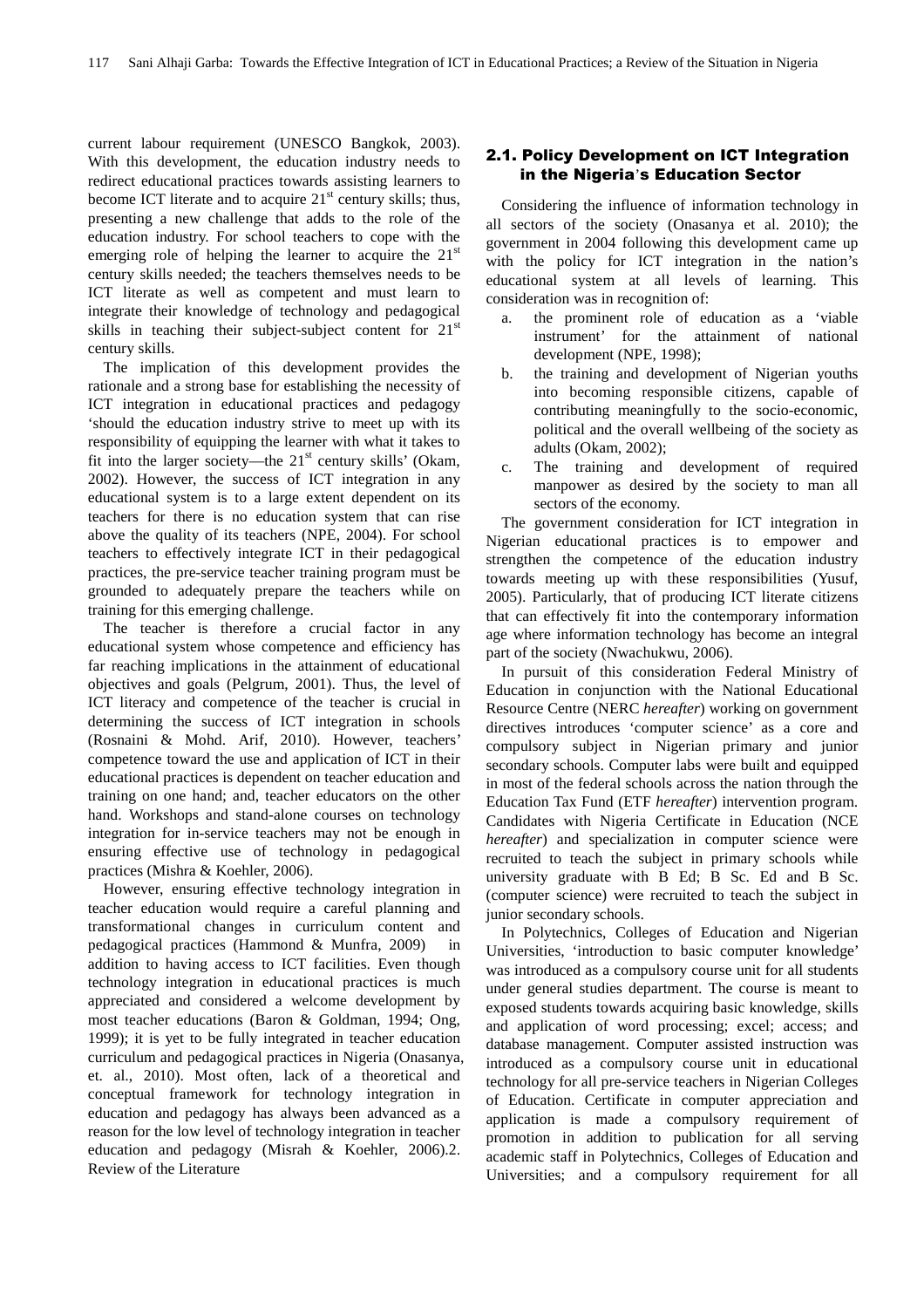candidates seeking employment as academics in all institutions of higher learning. From the 1990's, series of ICT standalone courses and workshops were organized and sponsored by federal and states government for teachers consistently.

Following these development, the government in 2004 come up with a revised edition of the National Policy on Education, incorporating the integration of ICT in education as part of the policy. The policy statement makes computer science a compulsory subject for all students in primary and junior secondary schools; making it a duty for the state governments and the private sector to make provisions for computer labs and equipment in all private as well as state owned schools as part of the accreditation requirement. The policy recognizes the teaching of computer science as a necessary step towards ensuring that:

- 1. Pupils at the end of their three years of junior secondary education are competent in the use and application of ICT for personal and industrial use;
- 2. Students at the end of their studies acquire the needed information and ICT literacy skills as a solid foundation for the use of information technology in higher education.

The policy charges the department of secondary education (Federal Ministry of Education) and the National Commission for Primary Education with the responsibility of providing in-service training for school teachers. Such training is to be directed towards preparing teachers to integrate ICT in their pedagogical practices.

The policy makes it compulsory for academic staff in all institutions of higher learning to integrate ICT in their pedagogical practices. Emphasis is particularly made on the integration of ICT in teacher education program. The emphasis was to ensure that, pre-service teachers trained in Nigerian Universities and Colleges of Education acquire the contemporary skills and competence needed for teaching with technology in the present information age. Consequent of this policy, desk-top computers for office use and laptops were provided to academic staff in Federal Universities, Colleges of Education and Polytechnics in batches. Additional computer labs, cable and wireless internet services as well as e-libraries were provided for students use by the respective management of the institutions, ETF and Petroleum Technology Development Endowment Fund (PTDF *hereafter*). Directives were given to private and state institutions to follow suite as requirement for accreditation. However, even with these resources and efforts, level of technology integration in Nigerian educational system at all levels is still very low (Abba Iya, 2012).

#### 3. Methodology

Qualitative approach was employed for this study. Data for the study were collected from existing studies in literature and policy documents; observation and interview. The observation rubrics and interview protocol developed and employed for the study were validated and tested in a pilot study conducted earlier. Eight teacher educators from four (4) colleges of education were purposefully selected and interviewed for the study. Both content and thematic analysis techniques were used in analyzing the data collected. The data collected from the three sources were sorted, coded and triangulated. Three (3) major concerns were identified as the emerging themes for the study.

#### 4. Findings

Analysis of the data collected indicated the following as emerging themes:

- 1. Most of the educational practitioners in Nigeria at all level of learning lacks the necessary skills and competence needed for the use of ICT in their practices;
- 2. The interest of teachers and teacher-educators towards the use of ICT facilities provided is still below expectation;
- 3. The pedagogical practices and curriculum design of teacher training in Nigeria is yet to be directed toward the production of ICT literate teachers capable of integrating ICT in their professional practices.

#### 5. Discussion

Despite the facilities provided, school teachers are unable to integrate ICT in their educational practices and pedagogy (Adeyemi & Olaye 2010; Yusuf, 2005). Though, series of workshops on ICT in education were organized for teachers; yet, apart from the computer science teachers, most of the teachers lack the proficiency and competence needed for ICT integration in education (Magawata, Muammad & Ahmad, 2011; Mezieobi, 2008). Because of their incompetence, most of the teachers developed negative attitudes with little or no interest in the use of ICT (BECTA, 2004; Hara, 1999). The situation is more particular in rural schools owned by the state governments where access to some ICT facilities is limited with over 65% of the teachers having no interest in the use computer associated technology in their teaching and learning (Adeyemi & Olaye, 2010). In this condition, actualizing the goal of producing school leavers capable of utilizing ICT in their higher education is likely to remain a mirage (Onasanya et al. 2010; Yusuf, 2005).

This situation is raising a serious concern over the credibility and competence of Nigerian schools towards actualizing Nigerian philosophy of education; directed towards producing citizens with competent ICT skills that can function effectively in technology driven society of the information age (Adeyemi & Olaye, 2010).The inability of the school teachers to use ICT in their pedagogical practices is associated with the poor state of technology integration in teacher education program (Yusuf, 2005).

Colleges of Education and other institutions of higher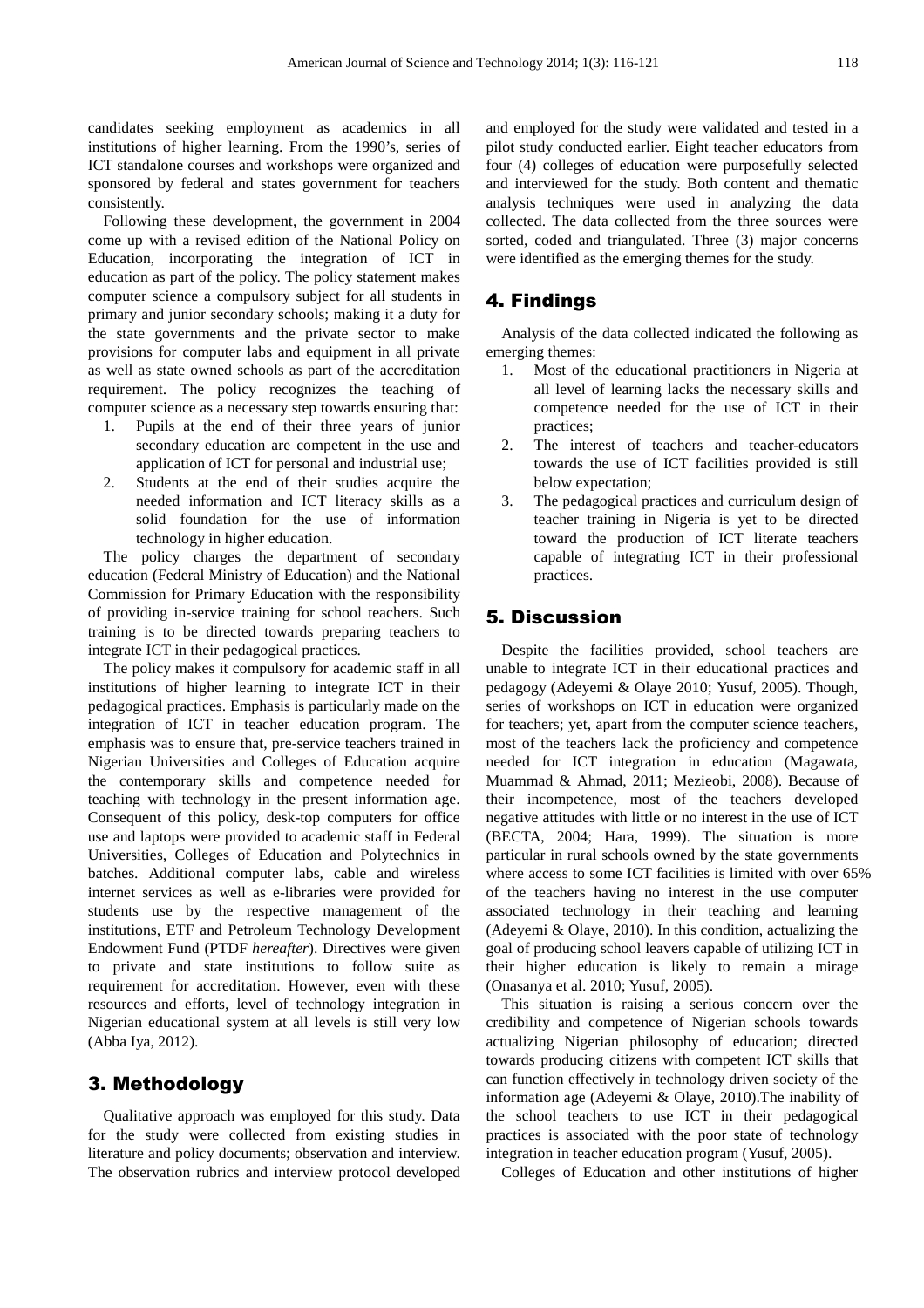learning in Nigeria are yet to fully integrate ICT in their teacher education program (Mezieobe, 2008). Even though, the impact of ICT integration on students' achievement is highly appreciated by most educators (Umar & Maswan, 2007), teacher educators hardly model the use of ICT in their pedagogical practices (Borlick et al. 2003). Classroom instructions in these institutions are still characterized with the use of conventional white boards and markers using the lecture oriented pedagogy. Hardly would the pre-service teachers see the teacher educators modelling the use of ICT tools in their classroom instructions. Even the lecturers handling the compulsory 100 level ICT course and 'computer assisted instructions' as a course unit in Colleges of Education teaches the course using the conventional lecture approach more literally than practical without using technology (Mezieobe, 2008; Nnabuo & Obasi, 2004). With such pedagogical practices, translating the vision and mission of producing teachers with high level competence and proficiency towards the use of ICT in their teaching into reality as envisage in the National Policy may likely remain a mirage (Yusuf, 2005).

The success of the much needed ICT integration in schools depend largely on the teacher's level of ICT literacy (Borlick, et. al., 2003; Paraskeva, Bouta, & Papagianna, 2008), competence, self-efficacy (Brown & Warschauer, 2006; Pelgrum, 2001) and interest (Ely, 1995). Acquiring this competence by teachers on training depends on the quality and effectiveness of ICT integration in teacher education program (Yusuf, 2005). To ensure this competence, there is the need for effective ICT integration in teacher education curriculum and pedagogical practices (Lim, et. al., 2010; Teo, 2008; Yusuf, 2005). This is lacking in Nigerian teacher training institutions (Yusuf, 2005).

## 6. The Research Issues for Further **Studies**

Based on findings from existing studies and literature, the problems identified above are considered as research gaps relating to skills acquisition for ICT integration in educational practices through teacher education. The identified gaps provide a justification for the research issues and questions listed below to be investigated into. The results and findings of such research investigations would provide the needed data that can be useful in replanning and re-shaping the teacher training industry towards producing the desired teachers needed in the information age:

- 1. Why do teacher-educators hardly model the use of ICT in their pedagogical practices?
- 2. Are teacher training institutions in Nigeria well equipped in terms of infrastructure and facilities needed for the development of pre-service teachers' ICT literacy and competence?
- 3. Though, the need for ICT integration in educational practices is well appreciated as captured in the

National Policy on Education; yet, not much of it is seen in practice in our institutions of learning. Why?

- 4. Has the current curriculum arrangement and pedagogical practices in Nigerian teacher training institutions have any significant impact on preservice teachers' ICT literacy and competence?
- 5. ICT in education within the context of Nigerian teacher education need to be considered as an emerging 'domain' that requires new forms and techniques of measurement, evaluation and assessment. Researches are therefore needed in this area to produce the desired instruments and evaluation techniques for measuring achievement in this domain.
- 6. Why are school teachers unable to integrate ICT in their practices?
- 7. Are school teachers in Nigeria lacking the proficiency and competence for ICT integration in educational practices? Why?
- 8. Why do teachers' in Nigerian schools develop negative attitude towards the use of ICT in their practices?
- 9. Are there issues relating to teacher motivation and interest towards the use of ICT in their educational practices?

#### 7. Conclusion/Recommendations

Based on existing studies as established in literature, it is evident that despite the huge amount of money spent by government and other stakeholders of the education industry in Nigeria for ICT integration in education; not much of a success is recorded. We are yet to witness any significant shift from the use of traditional pedagogical practices to that of the  $21<sup>st</sup>$  Century approach. For the education industry in Nigeria to catch up with the current trend in educational practices, the teacher training institutions must be competent enough in producing teachers with high level of ICT literacy skills and competence as well as such proficiency as may be required for effective integration of ICT in educational practices. The provision of ICT facilities, ICT workshops and standalone courses as currently practiced may not be enough for the desired result. Thus, restructuring the curriculum arrangement and pedagogical practices of the teacher institutions based on research findings is recommended. It is believed that, if the research issues identified above are investigated through intensive educational research processes; the findings of such studies would go a long way in providing the scientific bases needed for effective restructuring of the system. Findings of such studies may likely produce new theoretical and conceptual frameworks, new instructional designs and models likely to produce better result for ICT integration in our educational system.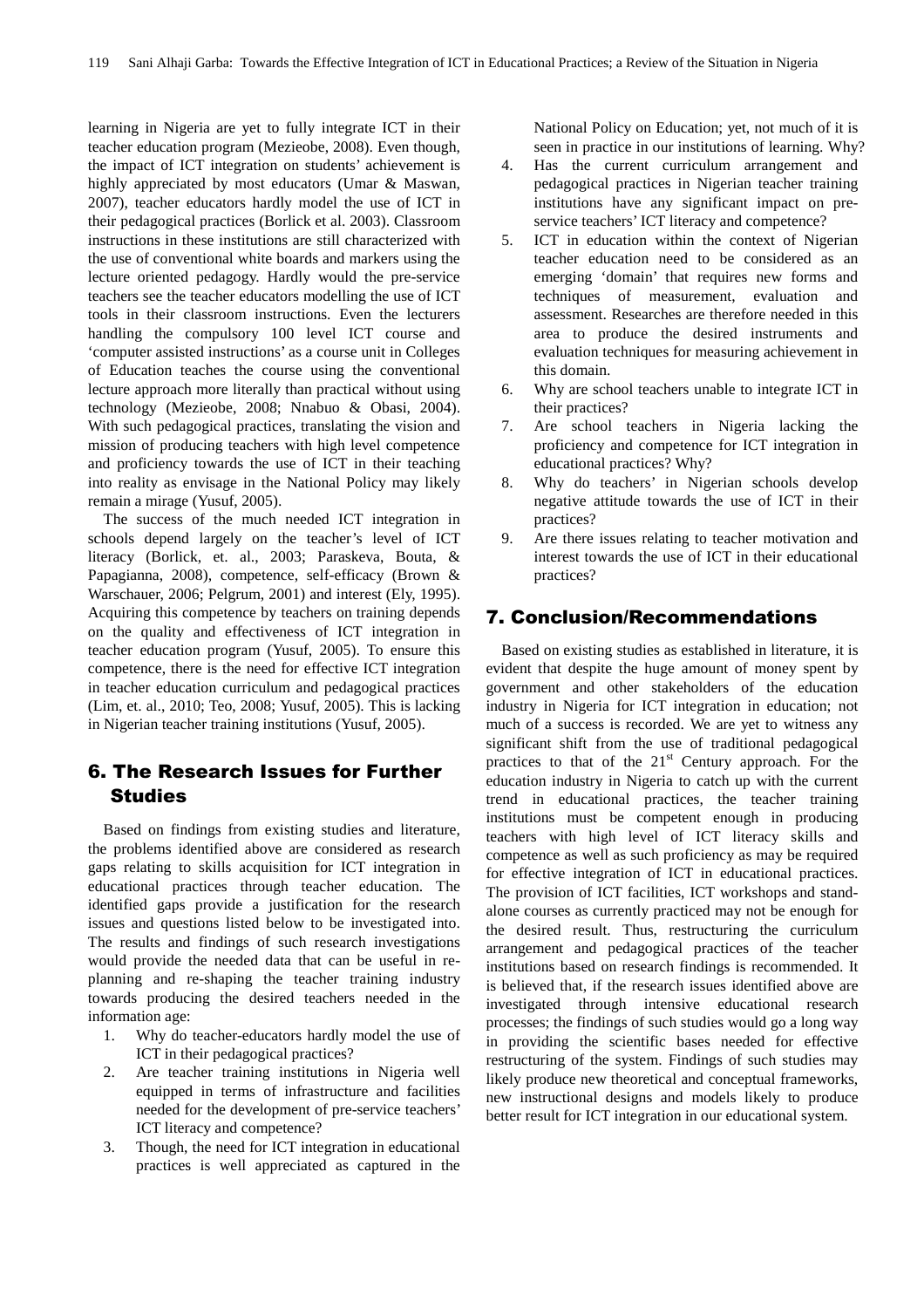#### References

- [1] Abba Iya, J. (2012). ICT in distance education in Nigeria: The way forward. *Journal of Educational Media and Technology, 16*(1), 131-134.
- [2] Adeyemi, T. O., & Olaye, F. O. (2010). Information communication and technology for the effective management of secondary schools in Ekiti State, Nigeria. *American-Eurasian Journal of Scientific Research, 5*(2), 106-113.
- [3] Agency, B. E. C. a. T. (2004). A review of the research litterature on barriers to the uptake of ICT by teachers'. Retrieved from British Educational Communications and Technology Agency website: doi:http://www.becta.org.uk
- [4] Baron, L. C., & Goldman, E. S. (1994). Integrating technology with teacher education. In B. Means (Ed), Teaching and Education Reforms: The Reality behind the promise Technology and Education, Retrieved from www.jossebass.com/WileyCDA/WileyTitle/productCD-1555426255HTML
- [5] Bolick, C., Berson, M. J., Coutts, C., & Heinecke, W. (2003). Technology application in social studies teacher education: A survey of social studies methods faculty. *Contemporary issues in technology and teacher education, 3*(3), 300-309. Retrieved from www.citejournal.org/article/v3i3 social studies1pdf website:
- [6] Brown, D., & Warschauer, M. (2006). From the university to the elementary classroom: Students' experiences in learning to integrate technology in instruction. *Journal of Technology and Teacher Education, 14*(3), 599.
- [7] Ely, D. P. (1995, 14th April, 1995.). *Technology is the answer! But that was the question?* Paper presented at the James, P. Curtis Distinguished Lecture, College of Education, University of Alabama.
- [8] Hammond, T. C., & Manfra, M. M. (2009). Giving, Prompting, Making: Aligning Technology and Pedagogy Within TPACK for Social Studies Instruction. [Online Journal]. *Contemporary issues in technology and teacher education, 9*(2), 160-185.
- [9] Hara, K. (1999). Teachers attitudes towards information skills instructions. *Education Libraries Journal, 42*(2), 5-14.
- [10] Herselman, M., & Hay, H. (2003). Challenges Posed by Information and Communication Technologies (ICT) for South African Higher Education Institutions. *Informing Science*, 931-943.
- [11] Lim, C. P., Chai, C. S., Churchill, D., & Partners-in-Learning, M. (2010). *Leading ICT in Education Practices: A Capacity-building Toolkit for Teacher Education Institutions in the Asia-Pacific*: Microsoft Partners-in-Learning (Asia-Pacific).
- [12] Magawata, D., Muhammad, F., & Ahmad, F. A. (2011). Elearning and distance education in achieving sustainable development in Nigeria. *Sardauna Journal of Multi-Disciplinary Studies, 2*(2), 309-313.
- [13] Manfra, M. M., & Hammond, T. C. (2008). Teachers instructional choices with student-created digital documentary: case studies. *Journal of Research on Technology, 41*(2), 223-245.
- [14] Mezieobi, D. I. (2008). Actualising the Social Studies Curricular in Nigerian Secondary Schools through the Instrumentality of Information Communication Technology D. N. Eze & N. Onyegegbu (Eds.), *Information Communication Technology in the service of Education* Retrieved from www.unn.edu.nig doi:www.unn.edu.nig/home/index2.php?option=com\_docm an&task=doc\_view&gid=7274&itemid=306.
- [15] Mishra, P., & Koehler, M. (2006). Technological pedagogical content knowledge: A Framework for teachers knowledge. *Teacher's College Record,, 108*(6), 1017-1054.
- [16] Nigeria, F. R. (2004). *National Policy on Education*. Lagos: NERDC Press.
- [17] Nigeria, F. R. o. (1977). *National Policy on Education*. Lagos: NEDRC.
- [18] Nigeria, F. R. o. (1981). *National Policy on Education*. Lagos: NEDRC.
- [19] Nigeria, F. R. o. (1998). *National Policy on Education*. Lagos: NERDC.
- [20] Nwachukwu, P. O. (2006). Appraising the relationship between ICT usage and integration and the standard of teacher education programmes in developing economy. *International Journal of education and Devlopment using ICT, 2* (3). Retrieved from http//ijedict.dec.uwi.edu/viewarticle.php?id=194&layout=htm l website: ijedict.dec.uwi.edu/viewarticle.php?id=194&layout=html doi:ijedict.dec.uwi.edu/viewarticle.php?id=194&layout=html
- [21] Okam, C. C. (2002). *Reading in New Developments in Nigerian Education: Issues and Insights (A Collection of Curriculum Papers)*. Jos: Deka Publications.
- [22] Onasanya, S. A., Shehu, R. A., Oduwaiye, R. O., & Shehu, L. A. (2010). Higher institutions lecturers' attitudes towards integration of ICT into teaching and research in Nigeria. *Research Journal of Information Technology, 2*(1), 1-10. Retrieved from http://scialert.net/qredirect.php website: doi:rjit.2010.1.10&linkid=pdf
- [23] Ong, E. C. (1999). *The Effectiveness of Computer Assisted instructions in Learning Science.* Master of Science (Management), Universiti Utara Malaysia, Kedah Darul Aman.
- [24] Paraskeva, F., Bouta, H., & Papagianna, A. (2008). Individual characteristics and computer self-efficacy in secondary education teachers to integrate technology in educational practices *Journal of Computer and Education, 50*(3), 1084-1091.
- [25] Paraskeva, F., Bouta, H., & Papagianni, A. (2008). Individual characteristics and computer self-efficacy in secondary education teachers to integrate technology in educational practice. *Computers & Education, 50*(3), 1084-1091.
- [26] Pelgrum, W. J. (2001). Obstacles to the integration of ICT in education: Result from a worldwide educational assessment. *Computers and Education, 37*, 163-178.
- [27] Rosnaini, M., & Mohd. Arif, I. (2010). Impact of training and experience in using ICT in in-service teachers basic ICT literacy. *Malaysian Journal of Educational Technology, 10*(2), 5-10.